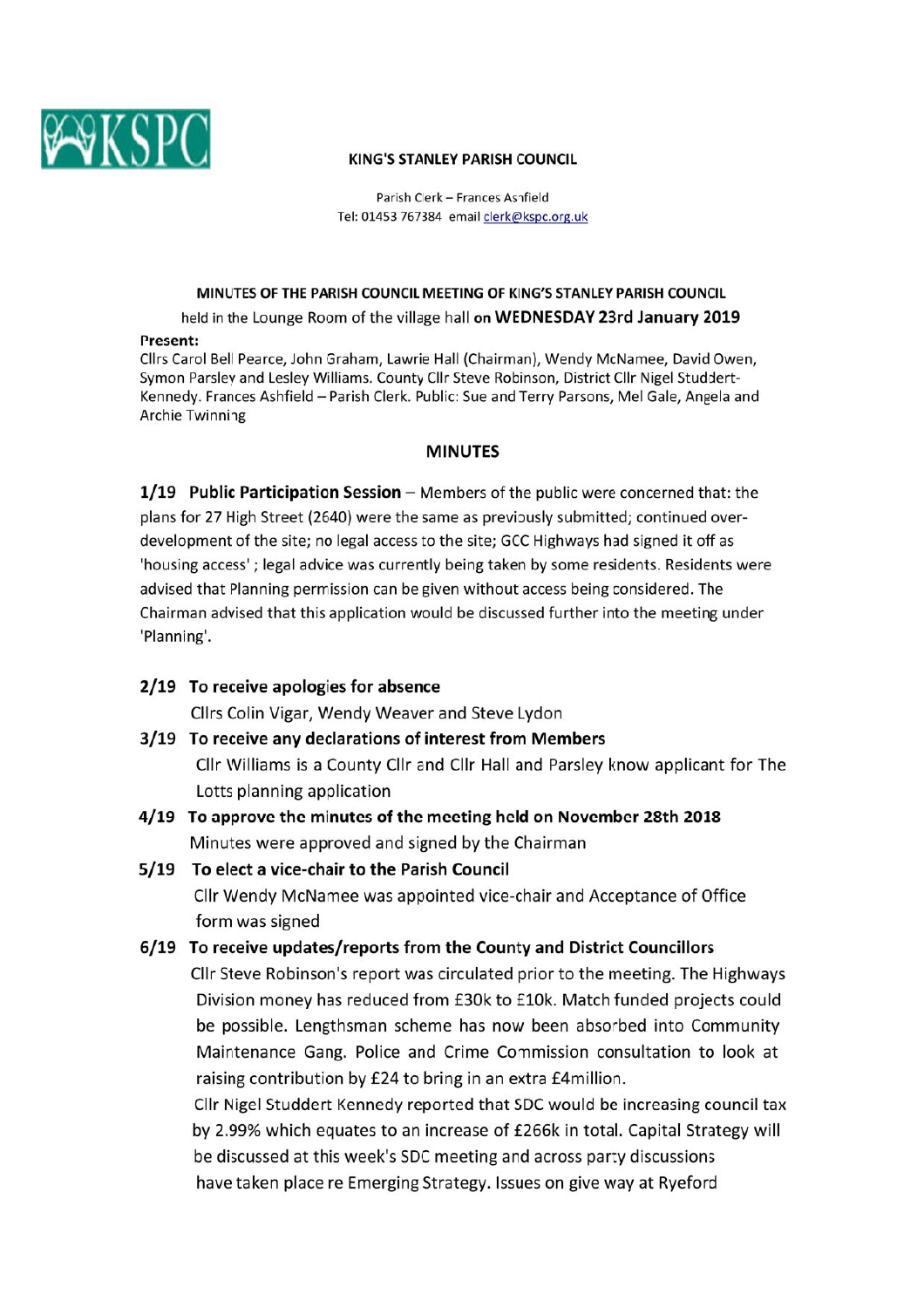Bridge. He reported that he will look at pier building at Stanley Mill and find out what's happening.

Cllr Lydon's report was circulated prior to the PC meeting.

# **7/19 Financial Issues:**

## **i) To receive RFO report and approve any payments for January 2019**

 Finance report was received and approved. The grass cutting quote for 2019/20 from TW Hawkins was accepted.

**ii) To receive tax base for 2019/20 and agree precept based on budget agreed at November's PC meeting**

The tax base reduction was queried but it was noted that, despite the precept increasing slightly the tax base showed a decrease of 1.09% due to more housing being built. It was proposed that the 2019/20 precept, based on the budget accepted in November, for £28,685.00 be accepted. Councillors agreed the precept be approved.

# **8/19 Highways/Commons Issues**

## **i) To discuss report on issues relating to Selsley Common**

Cllr Owen circulated a report prior to the meeting. Concerns discussed were: graziers aren't using the Common; degradation of grassland; no signage to identify Common. Agreed that: PC lobbies GCC/NE/SDC for improvements; request for signage at specific points of the Common; Cllr Robinson to send Cllr Owen contact details; Cllr Owen's report to be sent to Highways Manager, SDC and NE (copy to NSK) with a covering letter (Cllr Owen to write). The Chairman thanked Cllr Owen for his report.

## **ii) To receive any updates on signage for Selsley Common**

 Cllr Graham reported that there had been a delay due to getting agreement from all interested parties. The sign writer was working on the designs.

## **iii) To receive feedback from the Stroud Road Safety Group meeting**

 Cllr Owen reported that he'd attended the second meeting of the group. Main areas of concern are reduction of 30mph to 20mph through villages, volume of traffic and parking. Request for parishes to identify what the main issues are. Agreed that a small working group be set up to identify issues (Cllrs McNamee, Owen, Bell Pearce and Graham to organise a meeting). Cllr Williams said there had been speeding issues in Castle Street. The Clerk reminded Cllrs of the ATC report on speeding through Selsley village and about the ATC due to be installed in February on Selsley Hill.

## **9/19 Planning:**

## **i) To receive and approve recommendations from PAG on planning applications received**

a) S.18. 675 The Lotts, Selsley West – Cllrs agreed 'No comment'

b) S.18. 2730 Castle Farm, KS – Cllrs agreed 'No Comment'.

c) S.18.0028 Broad Street, KS Concern about garage style being inappropriate but 'No Comment' agreed.

d) S.18 2640 27 High Street,Kings Stanley – Cllrs agreed to 'Object' to this application on the grounds that no modifications had been made and the application was identical to the previous submission which had gone to DCC. A single storey dwelling would be acceptable dependent on access/utilities concerns being taken into consideration. Cllrs also requested that the application be called in.